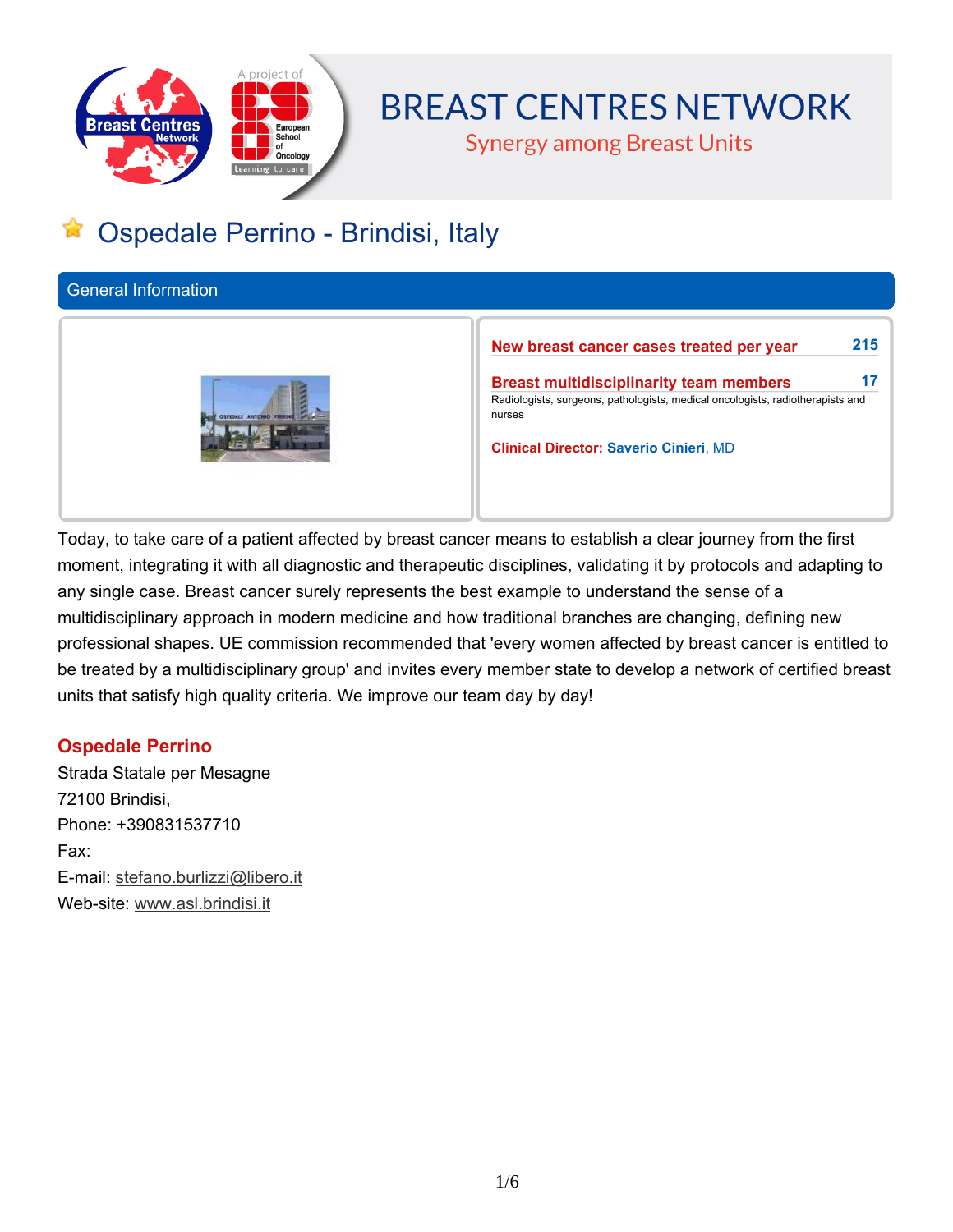#### Ospedale Perrino

## **Available services**

 **Radiology Breast Surgery Reconstructive/Plastic Surgery Pathology Medical Oncology Radiotherapy Nuclear Medicine Rehabilitation Genetic Counselling Data Management Psycho-oncology Breast Nurses Social Workers Nutritional Counselling Survivorship Groups Sexual Health Counselling Supportive and Palliative Care Integrative Medicine Radiology Dedicated Radiologists 5 Mammograms per year 3000 Breast radiographers Screening program Verification for non-palpable breast lesions on specimen Axillary US/US-guided FNAB Clinical Research Available imaging equipment Mammography Ultrasound Magnetic Resonance Imaging (MRI) Available work-up imaging equipment Computer Tomography Ultrasound Magnetic Resonance Imaging (MRI) PET/CT scan Primary technique for localizing non-palpable lesions Hook-wire (or needle localization) Charcoal marking/tattooing ROLL: radio-guided occult lesion localization Available breast tissue sampling equipment Stereotactic Biopsy (Mammography guided) Core Biopsy (Tru-cut) Vacuum assisted biopsy Ultrasound-guided biopsy Fine-needle aspiration biopsy (FNAB, cytology) Core Biopsy Vacuum assisted biopsy MRI-guided biopsy Core Biopsy Vacuum assisted biopsy**

#### **Breast Surgery**

**New operated cases per year (benign and malignant) 310 Dedicated Breast Surgeons 3 Surgeons with more than 50 surgeries per year 1 Breast Surgery beds 6 Breast Nurse specialists 2 Outpatient surgery Intra-operative evaluation of sentinel node Reconstruction performed by Breast Surgeons Clinical Research**

#### **Primary technique for staging the axilla**

- **Axillary lymph node dissection**
- **Sentinel lymph node biopsy:**
- **Blue dye technique**
- **Radio-tracer technique**
- **Blue dye + Radio-tracer**
- **Axillary sampling**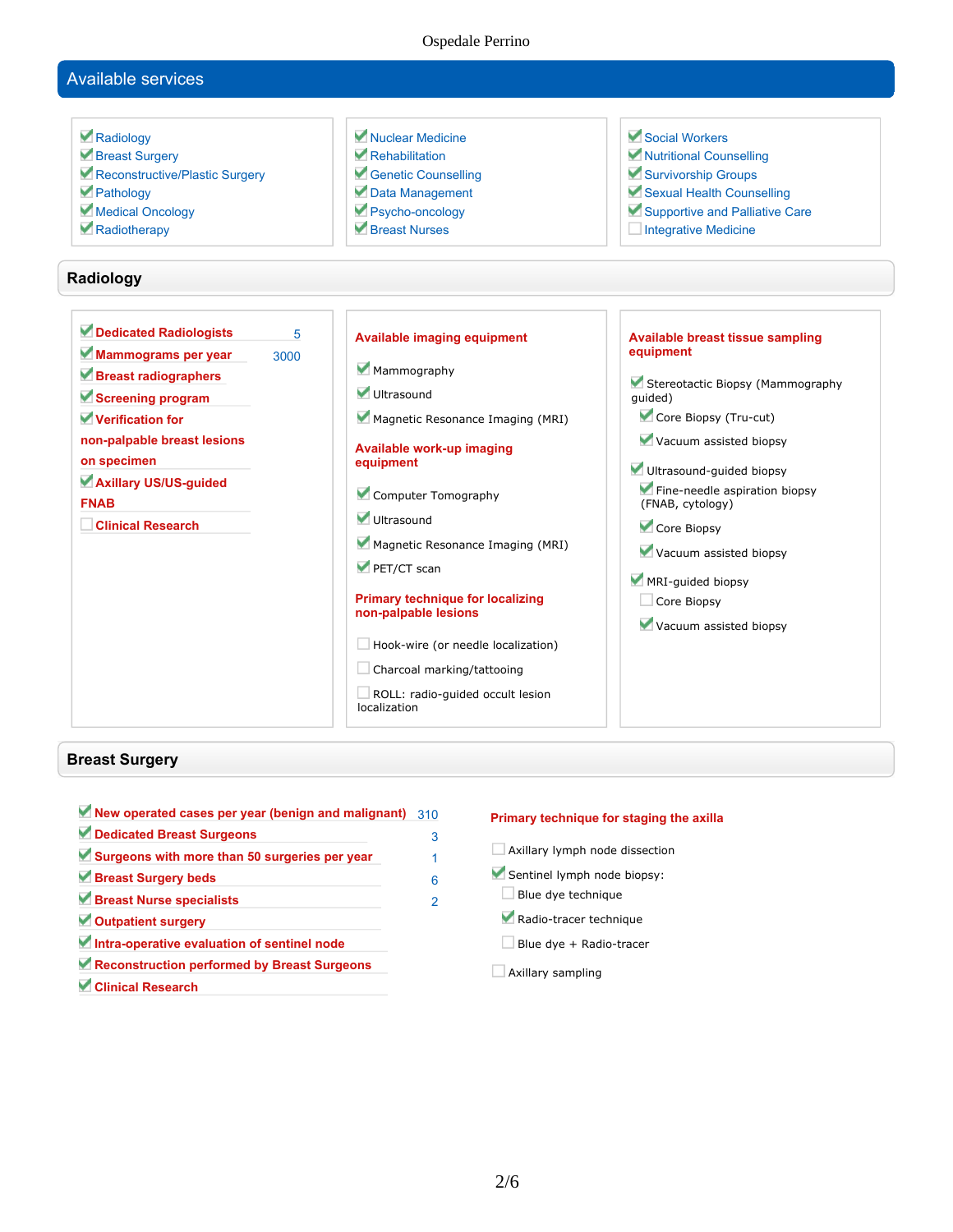| <b>Reconstructive/Plastic Surgery</b>                                 |   |                                                                                                                                                                                                                                                                                                                                                                                                                                                                               |  |  |  |
|-----------------------------------------------------------------------|---|-------------------------------------------------------------------------------------------------------------------------------------------------------------------------------------------------------------------------------------------------------------------------------------------------------------------------------------------------------------------------------------------------------------------------------------------------------------------------------|--|--|--|
| Reconstructive/Plastic surgeons<br>Immediate Reconstruction available | 2 | Type of breast reconstructive surgery available<br>Remodelling after breast-conserving surgery<br>Reconstruction after mastectomy:<br>Two-stage reconstruction (tissue expander followed by<br>implant)<br>One-stage reconstruction<br>Autogenous tissue flap<br>Latissimus dorsi flap<br>Transverse rectus abdominis (TRAM)<br>Free-flaps (free TRAM, DIEP, SIEA, gluteal, etc.)<br>Surgery on the contralateral breast for symmetry<br>Lipofilling, Acellular Dermal Matrix |  |  |  |
|                                                                       |   |                                                                                                                                                                                                                                                                                                                                                                                                                                                                               |  |  |  |

# **Pathology**

| Dedicated Breast Pathologists      | 3 | Other special studies available                                 |
|------------------------------------|---|-----------------------------------------------------------------|
| <b>Available studies</b>           |   | $\Box$ Fluorescence in-situ Hybridization for HER-2 gene (FISH) |
| Cytology                           |   | $\Box$ Oncotype Dx (21-gene assay)                              |
| Haematoxylin & eosin section (H&E) |   | MammaPrint (70-gene microarray)                                 |
| Surgical specimen                  |   | Prediction Analysis of Microarray 50-gene set (PAM 50)          |
| Sentinel node                      |   | OSNA in Sentinel Linfonode                                      |
| Core biopsy                        |   | Parameters included in the final pathology report               |
| Frozen section (FS)                |   |                                                                 |
| Surgical specimen                  |   | Pathology stage (pT and pN)                                     |
| Sentinel node                      |   | Tumour size (invasive component in mm)                          |
| Immunohistochemistry stain (IHC)   |   | Histologic type                                                 |
| Estrogen receptors                 |   | Tumor grade                                                     |
| Progesterone receptors             |   | ER/PR receptor status                                           |
| $HER-2$                            |   | HER-2/neu receptor status                                       |
| $\blacktriangledown$ Ki-67         |   | Peritumoural/Lymphovascular invasion                            |
|                                    |   | Margin status                                                   |

# **Medical Oncology**

**Dedicated Breast Medical Oncologists 3 Outpatient systemic therapy**

**Clinical Research**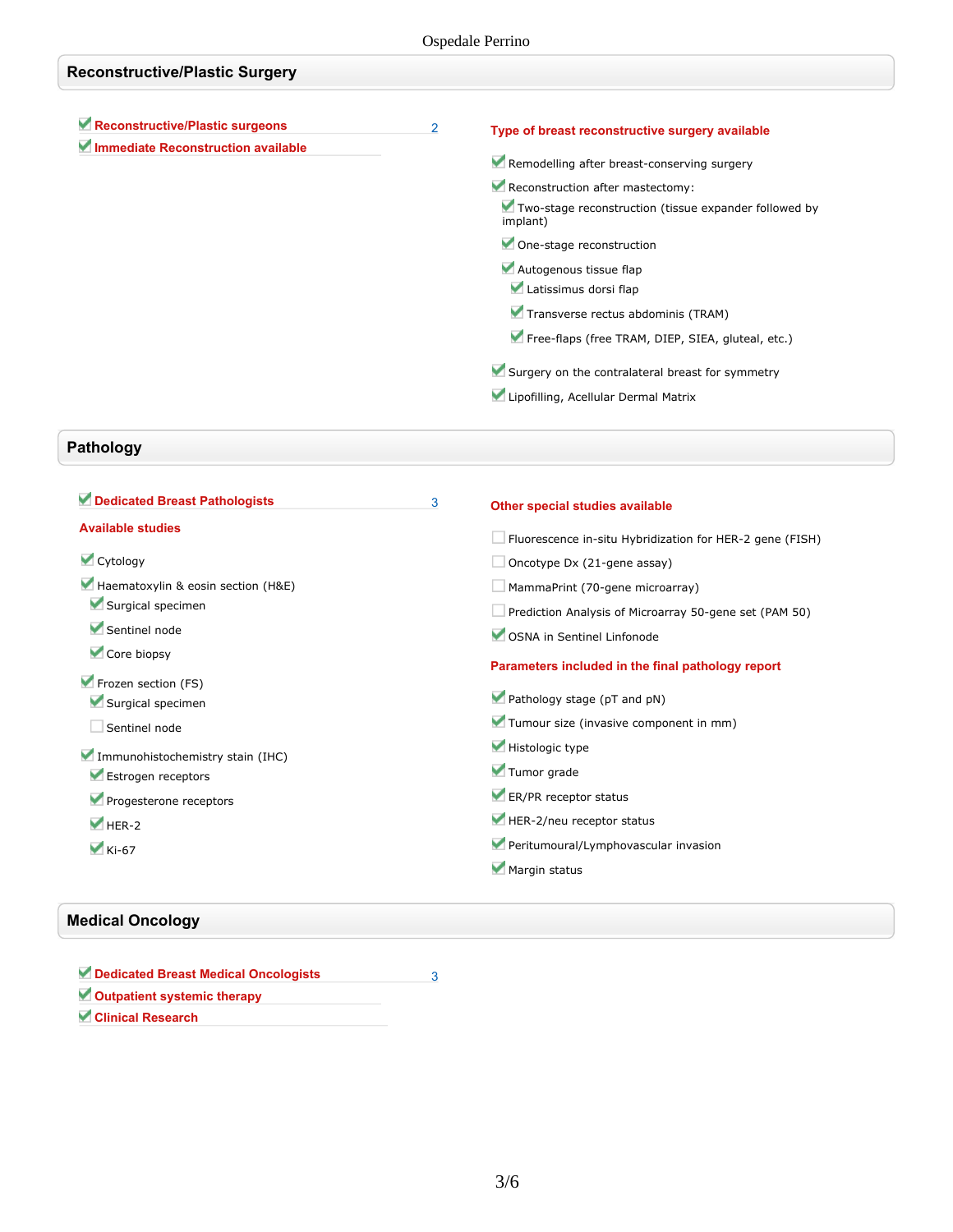## **Radiotherapy**

## **Dedicated Radiation Oncologists**

**Clinical Research**

#### **Available techniques after breast-conserving surgery (including experimental)**

**Whole-Breast RT (WBRT)**

**Partial breast irradiation (PBI):**

**External beam PBI**

**Interstitial brachytherapy**

**Targeted brachytherapy (MammoSite, SAVI applicator, other devices)**

**Intra-operative RT (IORT)**

 **IORT incoming**

## **Multidisciplinary Meeting (MDM) / Tumour Board (TB)**

#### **Regular MDM/TB for case management discussion Twice a week Weekly Every two weeks Other Schedule Cases discussed at MDM/TB Preoperative cases Postoperative cases Specialties/services participating in MDM/TB Radiology Breast Surgery Reconstructive/Plastic Surgery Pathology Medical Oncology Radiotherapy Genetic Counselling Breast Nurse Service Psycho-oncology**

### **Further Services and Facilities**

#### **Nuclear Medicine**

### **Lymphoscintigraphy**

**Bone scan**

- **Positron Emission Tomography (PET)**
- **PET/CT scan**

#### **Rehabilitation**

- **Prosthesis service**
- **Physiotherapy**
- **Lymph-oedema treatment**

#### **Genetic Counselling**

| Specialist Providing Genetic Counselling/Risk assessment<br>service: |
|----------------------------------------------------------------------|
| Dedicated Clinical Geneticist                                        |
| Medical Oncologist                                                   |
| Breast Surgeon                                                       |
| General Surgeon                                                      |
| Gynaecologist                                                        |
| Psycho-oncologist                                                    |
| Genetic Testing available                                            |
|                                                                      |

# **Surveillance program for high-risk women**

#### **Data Management**

**Database used for clinical information**

**Data manager available**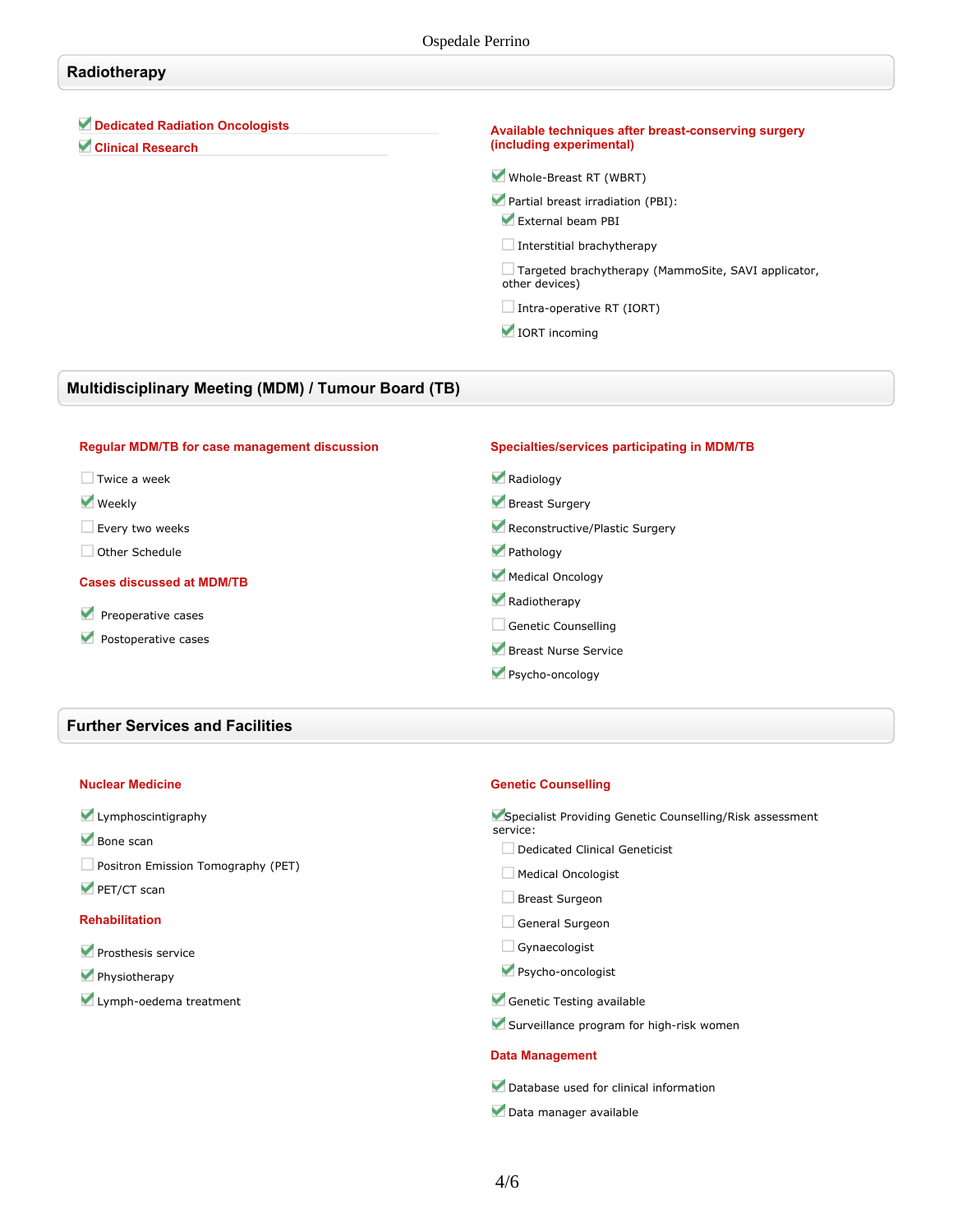## Ospedale Perrino

| <b>Contact details</b>        |                                   |                                           |               |
|-------------------------------|-----------------------------------|-------------------------------------------|---------------|
| <b>Clinical Director</b>      |                                   |                                           |               |
| Saverio Cinieri, MD           | Director of the Breast Unit       | saverio.cinieri@ieo.it                    | +390831537218 |
| Radiology                     |                                   |                                           |               |
| Alessandro Galiano, MD        | Radiologist                       | alessgaliano@yahoo.it                     | +393496445380 |
| <b>Breast Surgery</b>         |                                   |                                           |               |
| Stefano Burlizzi, MD          | <b>Breast Surgery Director</b>    | stefano.burlizzi@libero.it                | +393386634080 |
| <b>Reconstructive Surgery</b> |                                   |                                           |               |
| <b>Mario Gazzabin</b>         | Dpt.                              | Director of Breast Reconstructive Surgery |               |
| Pathology                     |                                   |                                           |               |
| Leonardo Fiorentino           | Head of Pathology Anatomy Dpt.    |                                           |               |
| <b>Medical Oncology</b>       |                                   |                                           |               |
| Saverio Cinieri               | Director of Medical Oncology Dpt. |                                           |               |
| Radiotherapy                  |                                   |                                           |               |
| Maurizio Portaluri, MD        | Director of Radiotherapy Dpt.     |                                           |               |